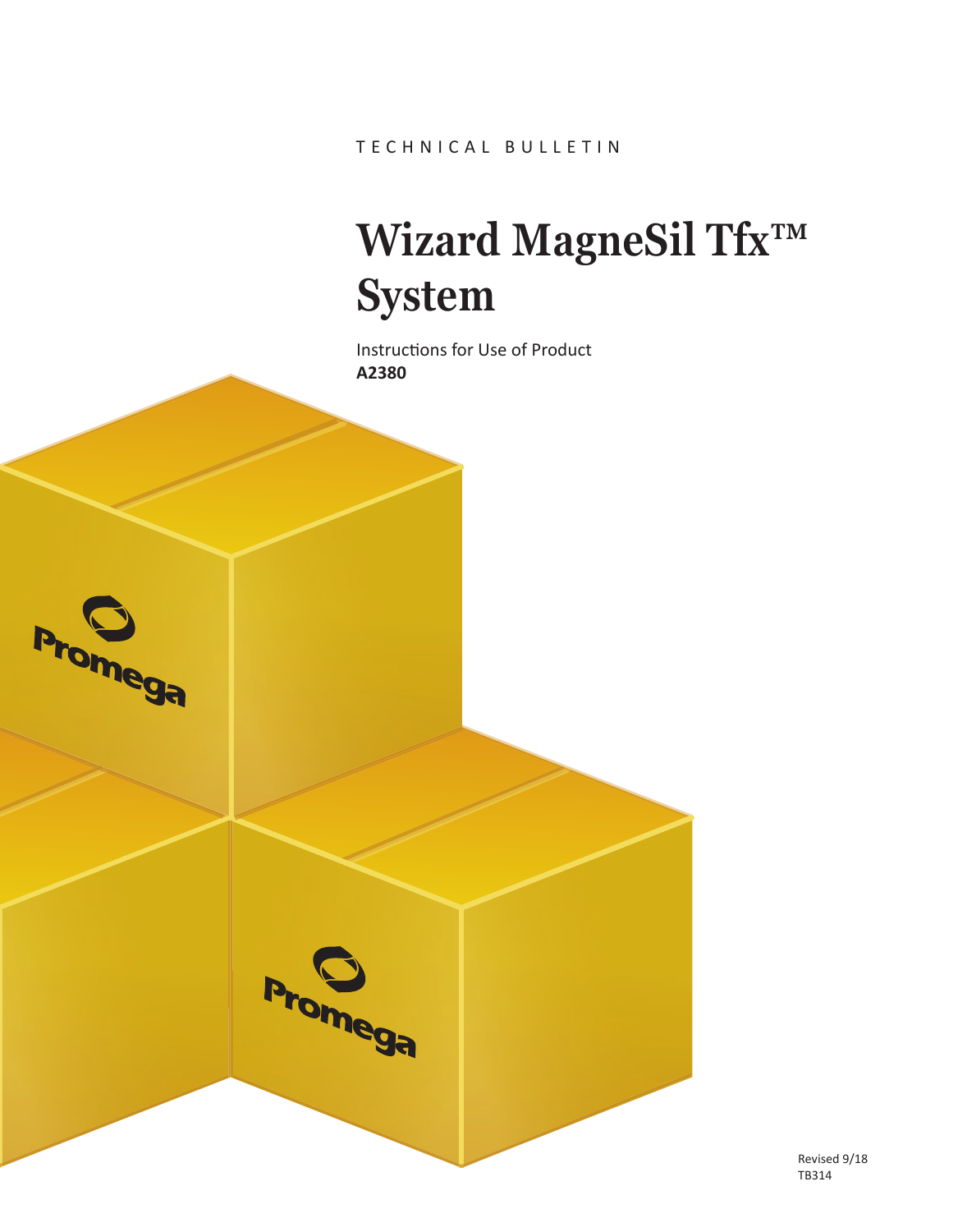# **Wizard MagneSil Tfx™ System**

**All technical literature is available at: www.promega.com/protocols/ Visit the web site to verify that you are using the most current version of this Technical Bulletin. E-mail Promega Technical Services if you have questions on use of this system: techserv@promega.com**

# **1. Description**

The Wizard MagneSil Tfx™ System(a,b,c) provides a simple and reliable method for the rapid isolation of plasmid DNA in a multiwell format. The purified plasmid can be used directly for transfection as well as for other standard molecular biology techniques. The use of MagneSil® Paramagnetic Particles for lysate clearing as well as DNA capture circumvents the need for centrifugation or vacuum manifolds, allowing DNA purification with the Wizard MagneSil Tfx™ System to be completely automated.

DNA purified with the Wizard MagneSil Tfx™ System is low in common plasmid prep impurities. Chemical contaminants as well as RNA, protein, and endotoxin are greatly reduced to provide high-quality plasmid DNA suitable for transfection. The amount of DNA used in transfections will vary depending on the transfection reagent and the cell line used and should be optimized whenever a new transfection reagent or cell line is examined.

The protocol herein has been developed for use on a Biomek® FX robotic workstation. The procedure requires no manual interventions and takes approximately 45 minutes to process a single 96-well plate. The protocol can be adapted to other robotic workstations. For information on an automated protocol for your system go to: **[www.promega.com/automethods/](http://www.promega.com/automethods/)** and provide your contact information. An Automation Support Team member will contact you regarding a protocol for use with your particular system.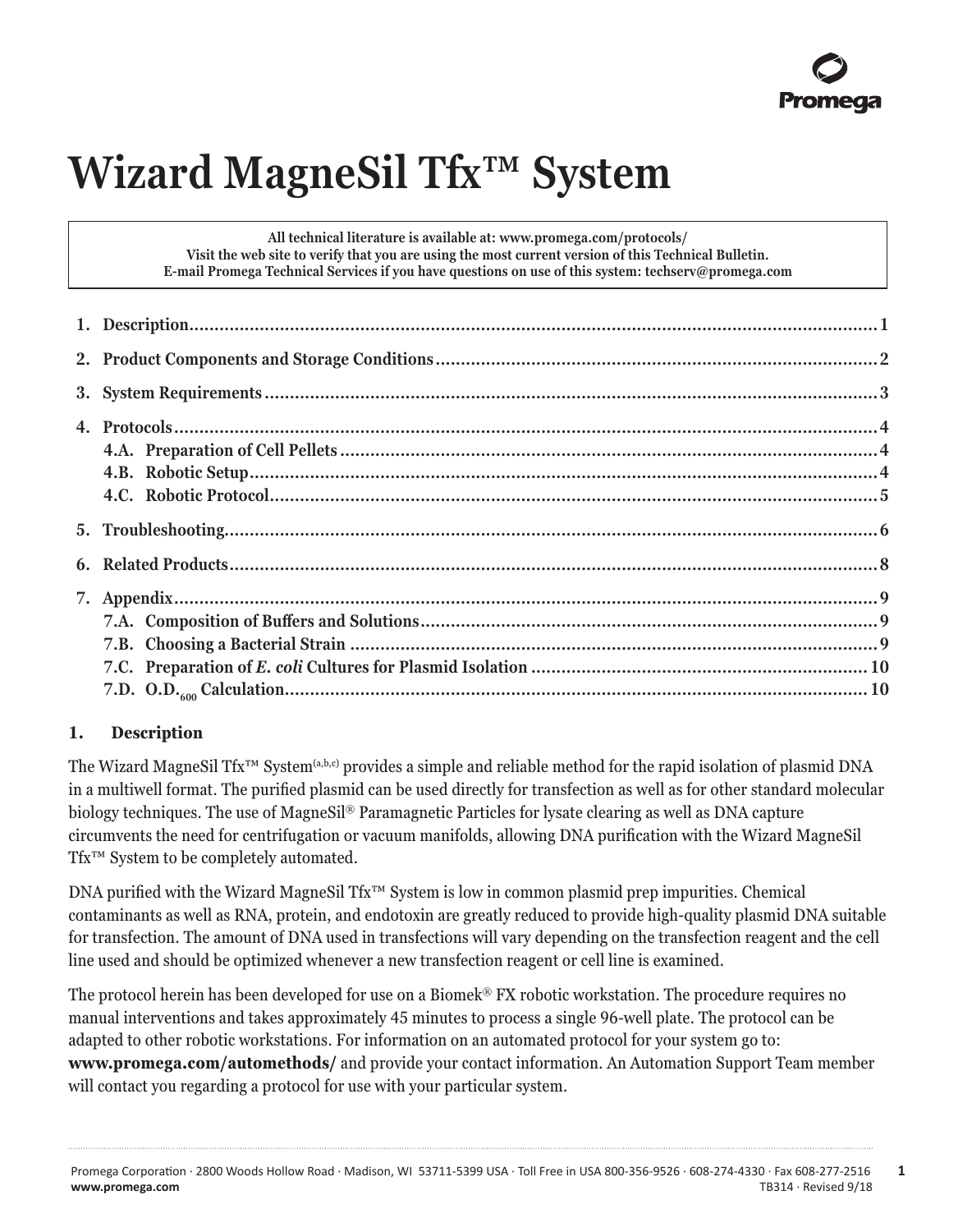<span id="page-2-0"></span>The Wizard MagneSil Tfx™ System uses alkaline-SDS lysis to generate the bacterial lysate and incorporates MagneSil® Paramagnetic Particles for both lysate clearing and plasmid purification. The procedure is performed using a number of simple steps:

Alkaline-lyse the bacterial cell pellets

↓

Clear lysate using MagneSil® BLUE

↓

Remove endotoxin with Endotoxin Removal Resin

↓

Capture plasmid on MagneSil® RED

↓

Remove contaminants with 4/40 Wash Solution

↓

Wash with 80% ethanol

↓

Elute with Nuclease-Free Water

#### **2. Product Components and Storage Conditions**

| PRODUCT                     | <b>SIZE</b>         | CAT.# |
|-----------------------------|---------------------|-------|
| Wizard MagneSil Tfx™ System | $4 \times 96$ preps | A2380 |

Each system contains sufficient reagents for  $4 \times 96$ -well plates. Includes:

- 150ml Cell Resuspension Solution (CRA)
- 150ml Cell Lysis Solution (CLA)
- 150ml Neutralization Solution (NSA)
- 38ml MagneSil® BLUE
- 19ml Endotoxin Removal Resin
- 30ml MagneSil® RED
- 38ml 4/40 Wash Solution
- $2 \times 25$ ml Nuclease-Free Water

**Storage Conditions:** Store all Wizard MagneSil Tfx™ System components at room temperature (22–25°C). See the product label for expiration date.

**2** Promega Corporation · 2800 Woods Hollow Road · Madison, WI 53711-5399 USA · Toll Free in USA 800-356-9526 · 608-274-4330 · Fax 608-277-2516 www.promega.com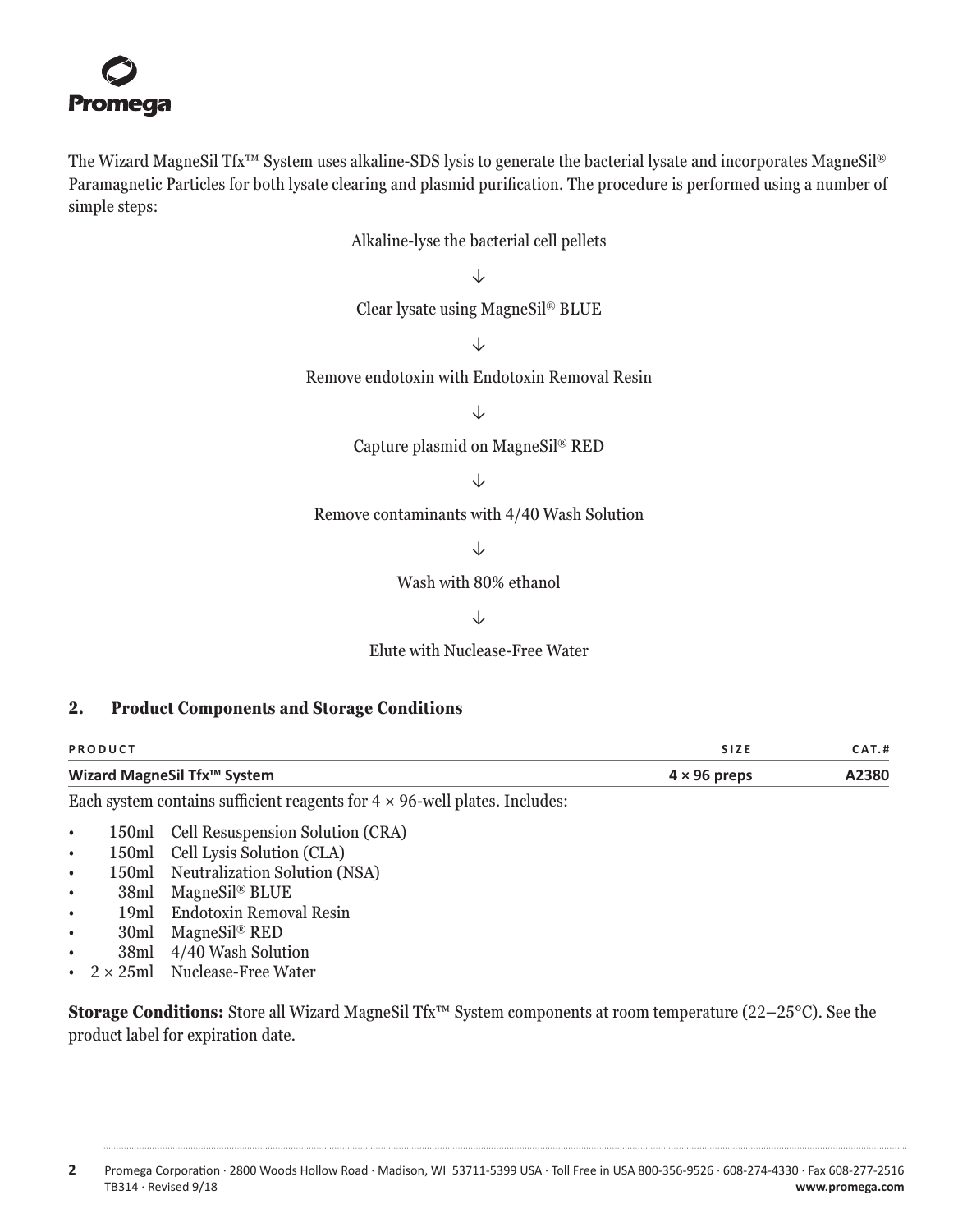# <span id="page-3-0"></span>**3. System Requirements**

This protocol requires a Biomek® FX robotic workstation with the following ALPs (all part numbers refer to Beckman products):

- Tip Loader ALP (Part# 719856)
- 96-well Tipwash ALP (Part# 719804)
- $3 \times$  single-position labware ALP (Part# 719360)
- 16-position labware ALP (Part# 719360)
- circulating water bath that heats to  $55-65^{\circ}$ C
- single robotic arm fitted with a 96-well pipetting head
- heating/cooling ALP (Part# 719361)
- linear shaker ALP (Part# 719352)



## **Figure 1. Diagram of the deck layout.**

## **Materials to be Supplied by the User**

(Solution compositions are provided in Section 7.A.)

In addition to the ALPs needed for the Biomek® FX robotic workstation, the following items are needed to perform plasmid DNA isolation with the workstation:

- culture medium containing appropriate antibiotic
- tabletop centrifuge capable of  $1,500 \times q$ , fitted with 96-well plate adapters (e.g., tabletop model or Beckman J2HC model #362701 centrifuge)
- MagnaBot® 96 Magnetic Separation Device (Cat.# V8151)
- Heat Transfer Block (Cat.# Z3271)
- $4 \times 96$ -well reservoirs, pyramid bottom (Innovative Microplate Cat. # S30014) **Note:** The Innovative Microplate reservoirs are ideal because their structure allows a low dead volume. If a different reservoir is used, larger dead volumes may necessitate re-using solutions.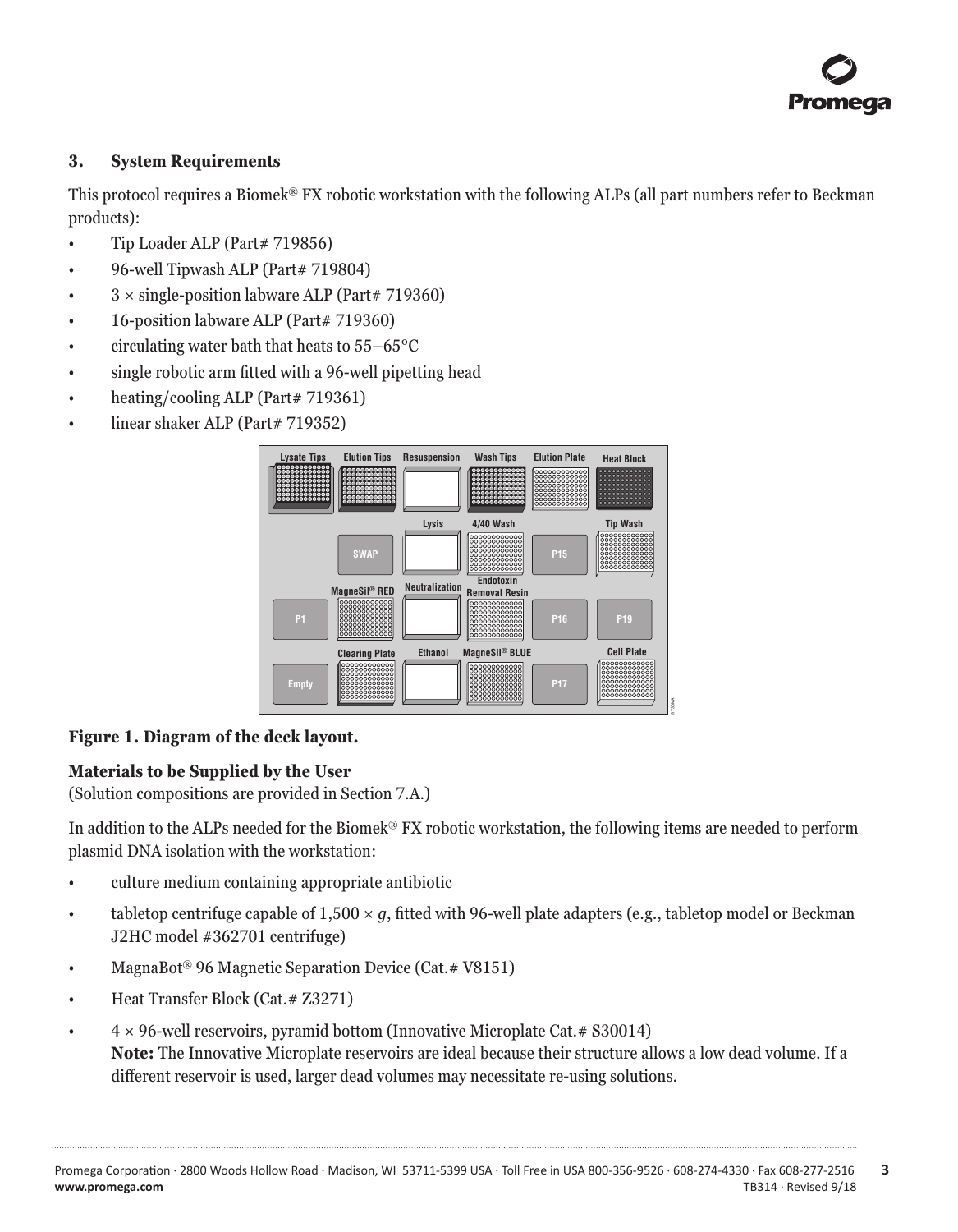<span id="page-4-0"></span>

To process one plate of 96 samples:

- deep-well (2ml) 96-well plate (e.g., Beckman deep-well multiwell plate, #140504) **Note:** If deep-well plates other than the Beckman plates are used, pipetting settings for the deep-well stations will have to be optimized.
- 3 boxes of 96 disposable P250 tips (Beckman Cat. # 717251)
- $6 \times 96$ -well plates (Greiner Cat. # 650101 or Promega Cat. # A9161)
- 50ml of 80% ethanol
- 25ml of isopropanol

#### **4. Protocols**

#### **4.A. Preparation of Cell Pellets**

Bacterial cells should contain high-copy number-plasmids. For information on selecting and growing bacterial strains, see Sections7.B–C. As much as  $6.0 \text{ O.D.}$ <sub>600</sub> of total cell mass may be processed per plate well.

- 1. Grow bacterial cells overnight at 37°C in up to 1ml of culture volume in a 2ml deep-well culture plate with square wells (e.g., Beckman deep-well titer plate, item# 140504).
- 2. Pellet cells by centrifuging for 15 minutes at 1,500 × *g* in a tabletop centrifuge. Pour off the supernatant and blot the plate upside down on a paper towel to remove excess liquid.
- 3. Samples can be processed immediately or covered and stored at –20°C for several weeks. If using a frozen plate, make sure the pellets warm to room temperature before beginning the protocol.

## **4.B. Robotic Setup**

Follow these instructions to prepare plates and reservoirs for the robot deck.

- 1. Add 25ml of isopropanol to the 4/40 Wash Solution bottle and mix by shaking.
- 2. Add the following solutions to a 96-well Greiner plate, one plate per solution:
	- 1 plate with 50µl/well MagneSil® BLUE
	- 1 plate with 50µl/well MagneSil® RED
	- Shake the MagneSil® BLUE and RED bottles until the resin is resuspended. *!*
	- 1 plate with 25µl/well Endotoxin Removal Resin
	- 1 plate with 125µl/well 4/40 Wash Solution ("4/40 wash" plate, Figure 1)
	- 1 plate with 100µl/well Nuclease-Free Water ("Elution Plate", Figure 1)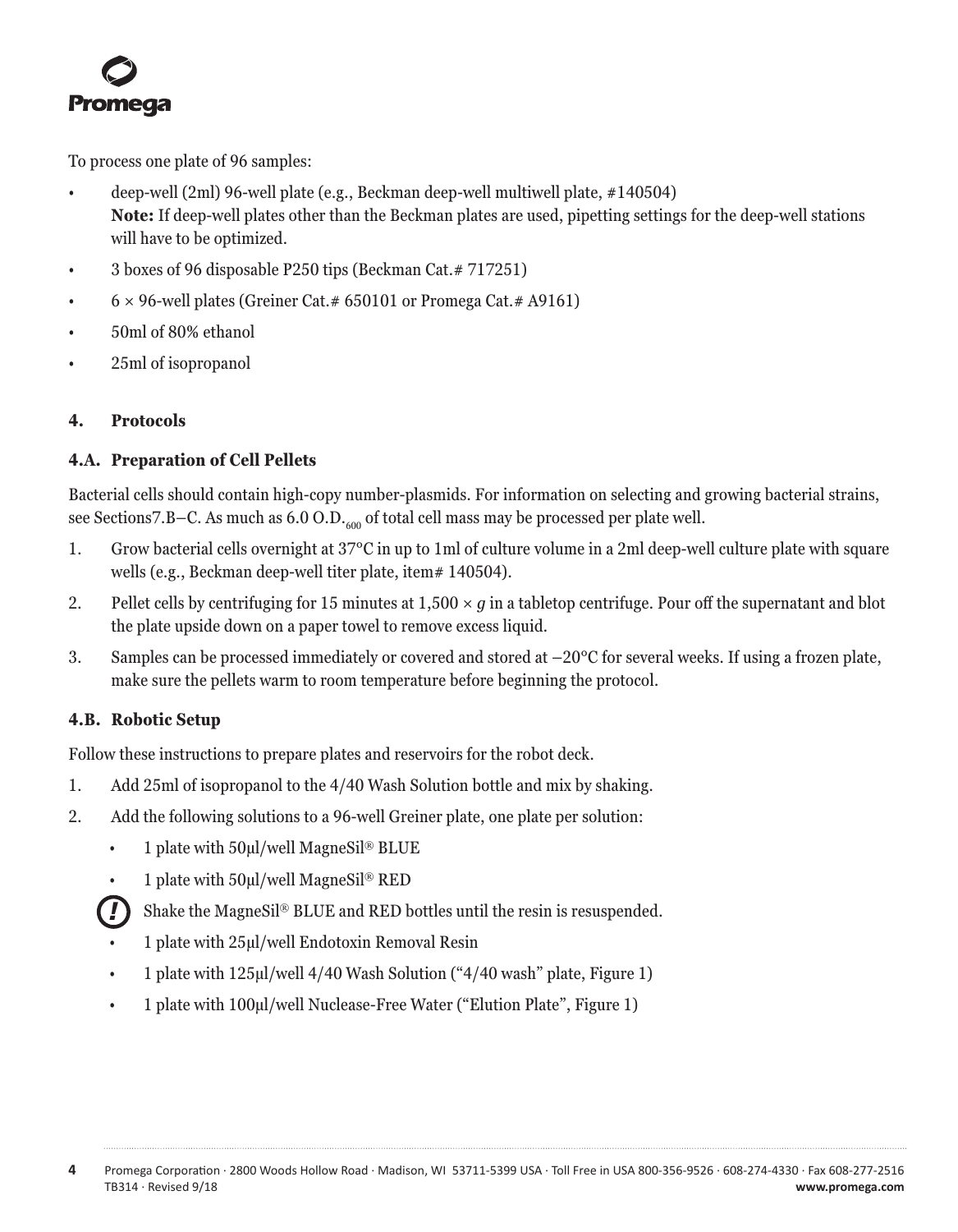

- <span id="page-5-0"></span>3. Add the following solutions directly to the reservoirs:
	- 25ml Cell Resuspension Solution (CRA)
	- 25ml Cell Lysis Solution (CLA)
	- 25ml Neutralization Solution (NSA)
	- 50ml of 80% ethanol
- 4. Set the heating ALP to 55–65°C.
- 5. Place the 96-well Greiner plates and reservoirs on the robot deck in the positions indicated in Figure 1 or as suggested in the electronic protocol under Setup.

#### **4.C. Robotic Protocol**

1. Add 90µl of Cell Resuspension Solution (CRA) to each plate well. Resuspend the bacterial pellets by pipetting and shaking.

**Note:** Cell resuspension is very important. If the pellets are not completely resuspended, plasmid quality and yield can be affected. If biomass is too high, cell resuspension may be incomplete. During trial runs, stop the protocol after the resuspension step and check for resuspension. If resuspension is incomplete, increase shaking time.

2. Add 120µl of Cell Lysis Solution (CLA) to each well and mix by shaking.

Complete lysis is important for yield and quality. Perform trial runs, checking for the completeness of lysis. If lysis is incomplete, decrease the amount of biomass.

- 3. Add 120µl of Neutralization Solution (NSA). Mix the lysate by pipetting and shaking.
- 4. Add 25µl MagneSil® BLUE. Mix the lysate by pipetting and shaking.
- 5. Transfer the lysate to a new 96-well Greiner plate and place the plate on the MagnaBot® 96. Allow the lysate to clear. A tight pellet should form in the corner of each well, which allows a pipette tip to descend to the center of the well without disturbing the pellet.
- 6. Transfer the cleared lysate to the plate containing the Endotoxin Removal Resin and mix by pipetting. The resin and lysate are mixed by pipetting and not by shaking because volumes are too large for shaking.
- 7. Transfer the plate containing the lysate and Endotoxin Removal Resin to the MagnaBot® 96 and allow the lysate to clear.

**Note:** There should be no negative effects if a small amount of resin and debris is transferred to the endotoxin removal plate.

- 8. Transfer the cleared lysate to the plate containing the MagneSil® RED and mix by pipetting.
- 9. Transfer the plate containing the lysate and MagneSil® RED to the MagnaBot® 96 and allow the lysate to clear. Remove and discard the lysate.
- 10. Remove the plate containing MagneSil® RED from the magnet. Add 100µl of 4/40 Wash Solution and mix by pipetting.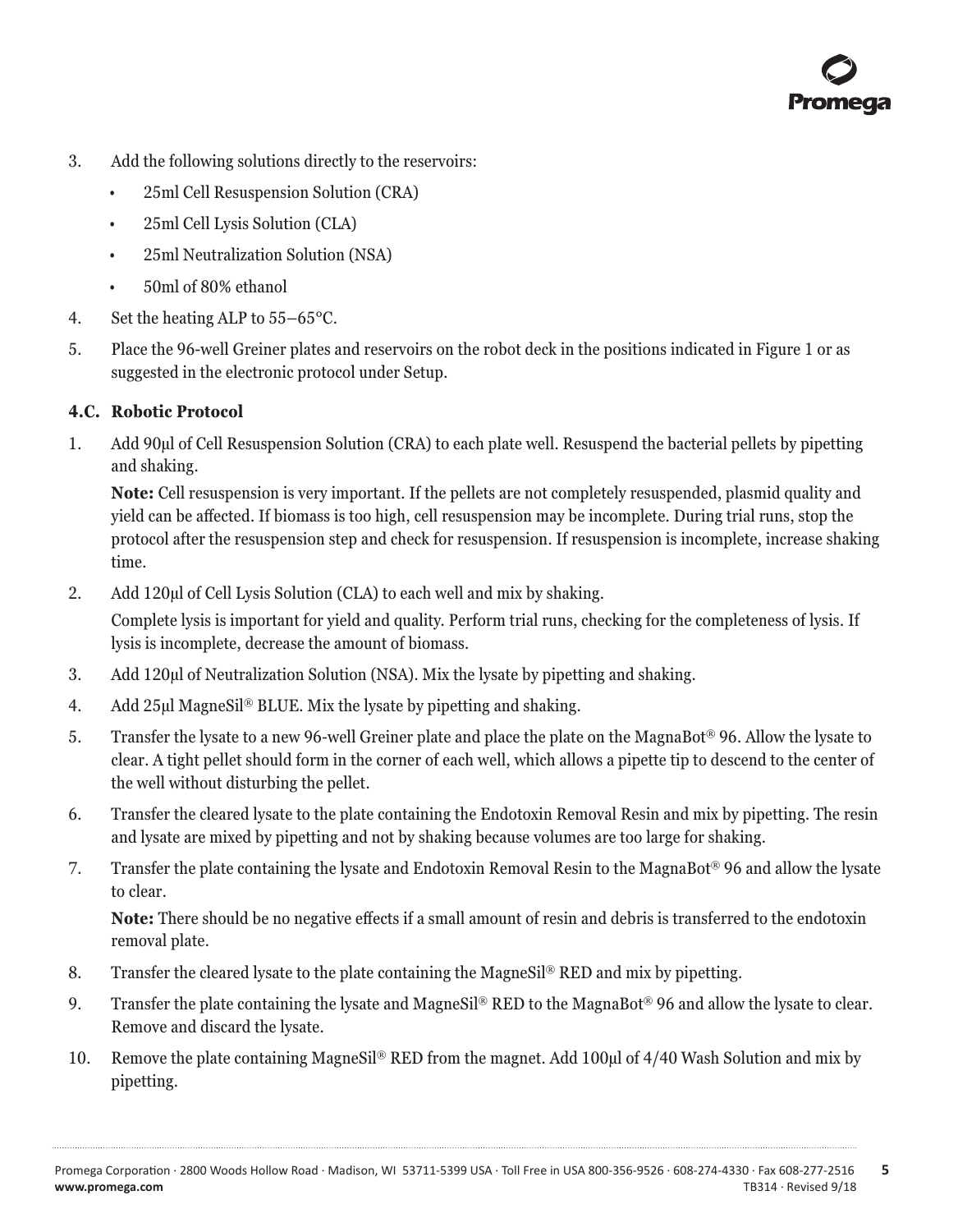<span id="page-6-0"></span>

- 11. Transfer the plate to the MagnaBot® 96. Allow the solution to clear, and then discard the 4/40 Wash Solution.
- 12. Remove the plate containing MagneSil® RED from the magnet. Add 100µl of 80% ethanol to each well. Mix by shaking.
- 13. Transfer the plate to the MagnaBot® 96. Allow the solution to clear, and then discard the 80% ethanol wash.
- 14. Repeat the ethanol step 2 times, for a total of 3 ethanol washes. It is important to remove as much ethanol as possible after the final wash.
- 15. Transfer the plate containing MagneSil® RED to the heating block for 7.5 minutes. **Note:** If a heating/cooling ALP is unavailable, the plate can be dried at room temperature for 10 minutes or longer.
- 16. Remove the plate from the heating block. Add 100µl of Nuclease-Free Water, and then mix by pipetting.

Avoid contaminating the Nuclease-Free Water because biological contaminants will have serious negative effects on transfection. *!*

17. Transfer the plate to the MagnaBot® 96 and allow the solution to clear. Remove the Nuclease-Free Water containing the plasmid and transfer it to a final elution plate. If small amounts of resin are carried over to the elution plate, remove them by placing the plate on the MagnaBot® 96 for 5 minutes and then transferring the eluate to a new plate.

## **5. Troubleshooting**

For questions not addressed here, please contact your local Promega Branch Office or Distributor. Contact information available at: **[www.promega.com.](http://www.promega.com)** E-mail: **[techserv@promega.com](mailto:techserv%40promega.com?subject=Wizard%20MagneSil%20Tfx%20troubleshooting).**

| <b>Symptoms</b>                      | <b>Causes and Comments</b>                                                                                                                                          |  |  |
|--------------------------------------|---------------------------------------------------------------------------------------------------------------------------------------------------------------------|--|--|
| Incomplete resuspension of cells     | Cells stored too long at $-20^{\circ}$ C. Cells should only be stored                                                                                               |  |  |
| (cell pellet still visible)          | 2-4 weeks, maximum, at -20°C. Shake an additional 5 minutes.                                                                                                        |  |  |
|                                      | Too many cells, biomass greater than 6.0 O.D. $_{600}$ . Do not<br>attempt to process more than $6.0 \text{ O.D.}$ <sub>600</sub> of total cell mass per<br>well.   |  |  |
|                                      | Cells not thawed completely. When using frozen cells, ensure<br>that they are completely thawed. Allow the cells to sit at room<br>temperature at least 15 minutes. |  |  |
| Turbidity observed in cleared lysate | Too long at the neutralization step. <b>Do not</b> shake longer than<br>4 minutes. The lysate will remain cloudy and decreased plasmid<br>DNA yield will result.    |  |  |
|                                      | Incomplete lysis. Make sure frozen cells are completely thawed.<br>Increase lysis time from 3 to 5 minutes.                                                         |  |  |

**6** Promega Corporation · 2800 Woods Hollow Road · Madison, WI 53711-5399 USA · Toll Free in USA 800-356-9526 · 608-274-4330 · Fax 608-277-2516 TB314 · Revised 9/18 **www.promega.com**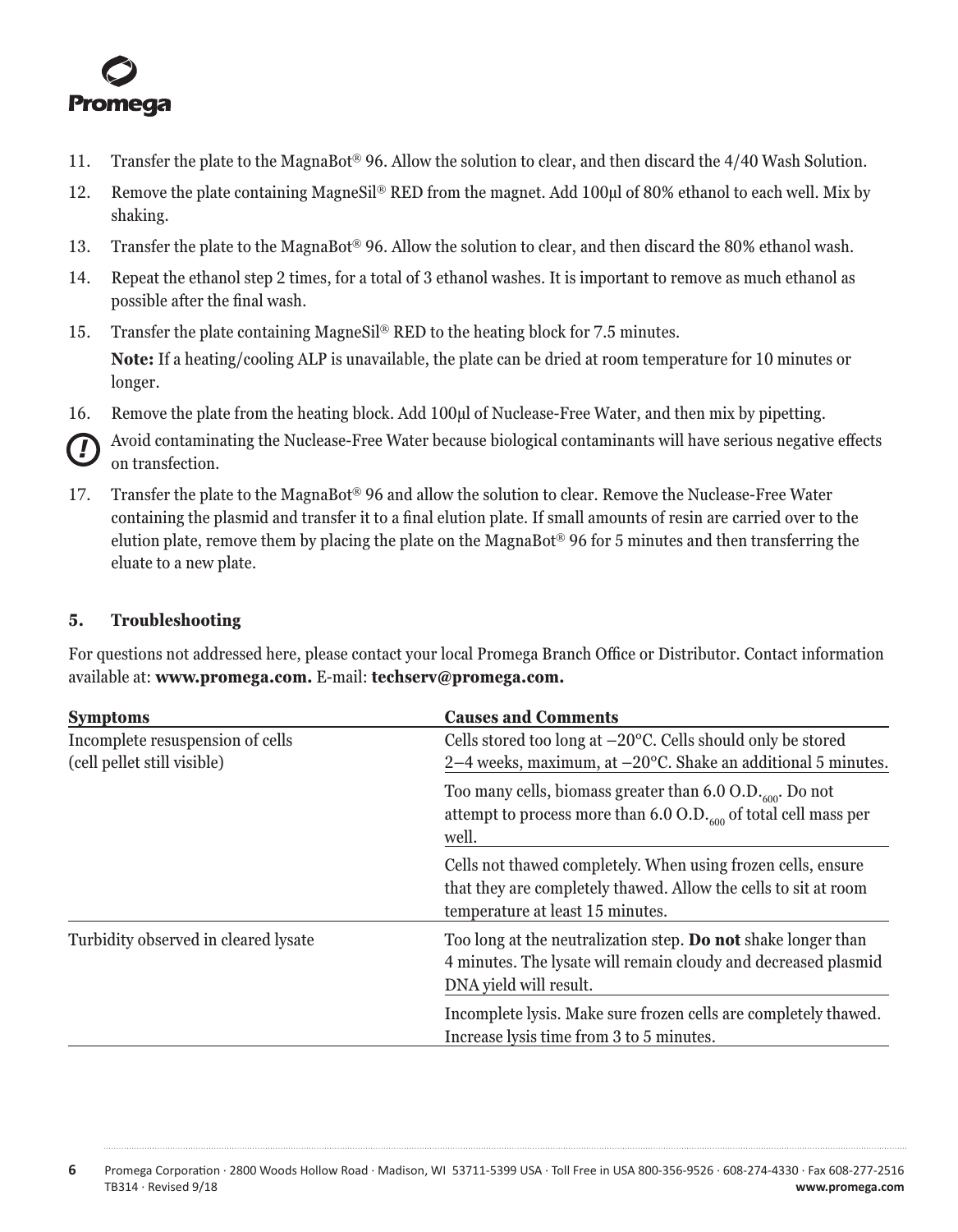

| <b>Symptoms</b>                                                                                             | <b>Causes and Comments</b>                                                                                                                                                                                                                                            |  |  |
|-------------------------------------------------------------------------------------------------------------|-----------------------------------------------------------------------------------------------------------------------------------------------------------------------------------------------------------------------------------------------------------------------|--|--|
| Turbidity observed in cleared lysate (continued)                                                            | Too many cells, biomass greater than 6.0 O.D. <sub>600</sub> . Increase lysis<br>time from 3 to 5 minutes. Do not attempt to process more than<br>6.0 O.D. $_{600}$ per well.                                                                                         |  |  |
| Compact pellet does not form at magnet<br>corner, and complete removal of cleared<br>lysate is not possible | Too many cells, biomass greater than $6.0 \text{ O.D.}$ <sub>600</sub> . Do not<br>attempt to process more than $6.0 \text{ O.D.}_{600}$ per well.                                                                                                                    |  |  |
|                                                                                                             | Growth medium is interfering with protocol. We recommend<br>Terrific broth or CIRCLEGROW <sup>®</sup> medium for this protocol.                                                                                                                                       |  |  |
|                                                                                                             | Magnetic flux may be insufficient. Use only the Greiner 96-well<br>plates or plates of the same design.                                                                                                                                                               |  |  |
| Downstream applications are problematic                                                                     | Insufficient washing. Thorough washing is required to remove<br>salts that might interfere with downstream applications. Ensure<br>that the magnetic particles are thoroughly suspended in the well<br>by the action of the shaker or by pipetting at each wash step. |  |  |
|                                                                                                             | Alcohol carryover. Ensure that all the wash solution is removed<br>from the well. If alcohol is spilled while shaking, reduce the<br>amplitude.                                                                                                                       |  |  |
| Low DNA yield                                                                                               | Incomplete resuspension. Thoroughly resuspend the particles<br>after adding the Nuclease-Free Water.                                                                                                                                                                  |  |  |
|                                                                                                             | Insufficient mixing of binding resin and lysate. The binding resin<br>and lysate must be thoroughly mixed to ensure maximum<br>binding.                                                                                                                               |  |  |
| Particle carryover to final elution plate                                                                   | Aspiration rate too high. Reduce the aspiration rate.                                                                                                                                                                                                                 |  |  |
|                                                                                                             | Particles adhering to tip walls. If re-using tips or using fixed tips,<br>rinse them to remove adherent particles.                                                                                                                                                    |  |  |
|                                                                                                             | Add a second magnetic step to remove particles adhering to tip<br>walls.                                                                                                                                                                                              |  |  |

. . . . . . . . . . . . .

. . . . . . . . . . .

. . . . . . . . . .

. . . . . . . . . .

. . . . . . . . . . . .

. . . . . . . . . . . . .

. . . . . . . . . . . .

. . . . . .

. . . . . . . . . .

. . . . . . . .

. . . . . . . . . . .

. . . . . . . . . . . .

. . . . . . . . . . . .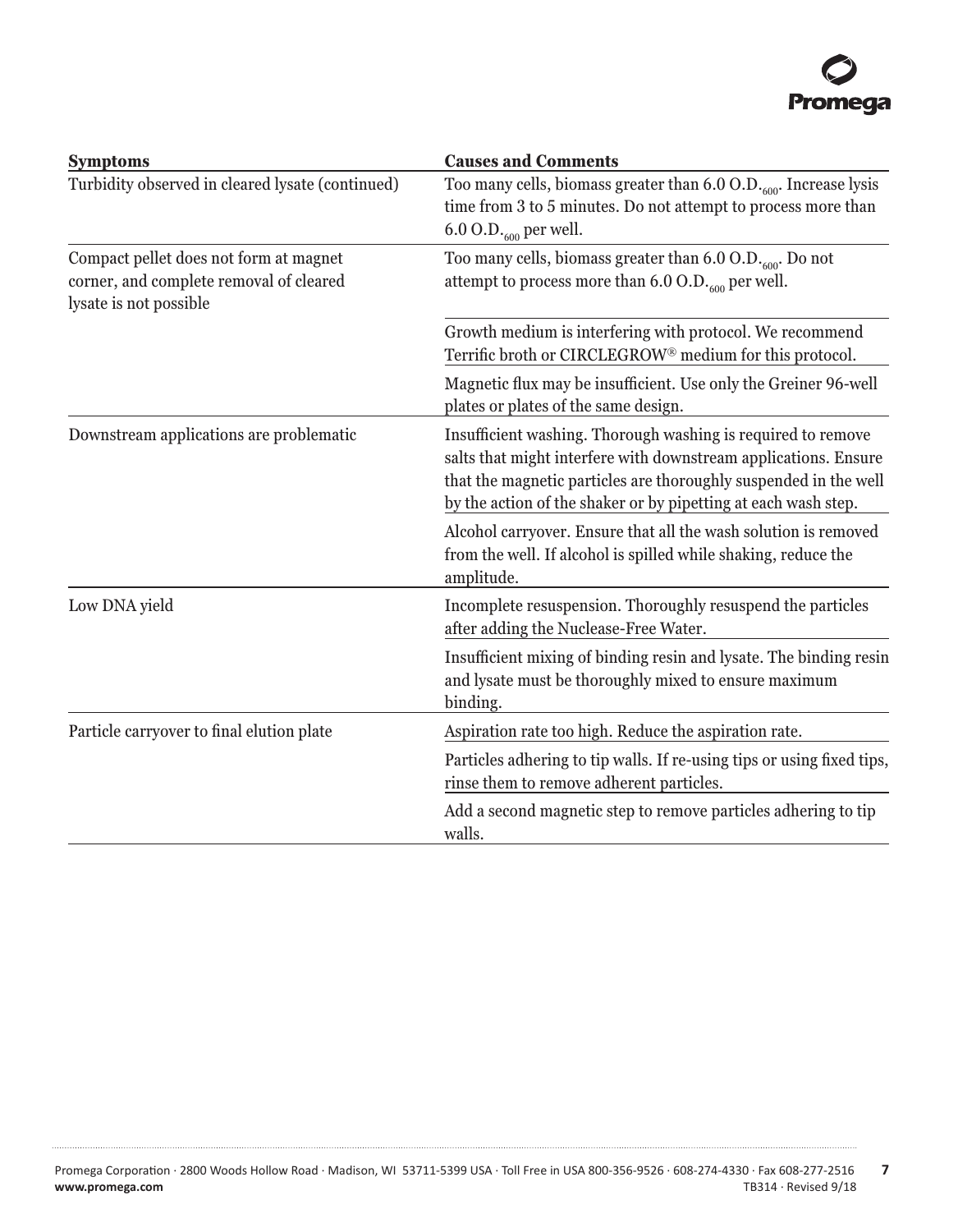<span id="page-8-0"></span>

# **6. Related Products**

| <b>Product</b>                                    | <b>Size</b>           | Cat.# |
|---------------------------------------------------|-----------------------|-------|
| PureYield™ Plasmid Midiprep System                | 25 preps              | A2492 |
|                                                   | 100 preps             | A2495 |
|                                                   | 300 preps             | A2496 |
| PureYield™ Plasmid Maxiprep System                | 10 preps              | A2392 |
|                                                   | 25 preps              | A2393 |
| Wizard® MagneSil® Plasmid Purification System     | $4 \times 96$ preps   | A1630 |
|                                                   | $8 \times 96$ preps   | A1631 |
|                                                   | $100 \times 96$ preps | A1635 |
| Wizard® SV 96 Plasmid Purification Systems        | $1 \times 96$ preps   | A2250 |
|                                                   | $5 \times 96$ preps   | A2255 |
| Wizard® SV 96 Cell Resuspension Solution          | 500ml                 | A7113 |
| Wizard® SV 96 Cell Lysis Solution                 | 500ml                 | A7123 |
| Wizard <sup>®</sup> SV 96 Neutralization Solution | 500ml                 | A1481 |
| Wizard® SV 96 Wash Solution                       | 185ml                 | A1311 |
| Wizard® SV 96 Binding Plates                      | 10 pack               | A2271 |
| Wizard® SV 96 Lysate Clearing Plates              | 10 pack               | A2241 |
| <b>Product</b>                                    | <b>Size</b>           | Cat.# |
| MagnaBot® 96 Magnetic Separation Device           | 1 each                | V8151 |
| Vac-Man® 96 Vacuum Manifold                       | 96-well capacity      | A2291 |
| <b>Endotoxin Removal Resin</b>                    | 100ml                 | A2191 |
| 4/40 Wash Solution                                | 115ml                 | A2221 |
|                                                   |                       |       |

. . . . . . . .

لتتبت

. . . . . . . . .

. . . . . . . . .

. . . . . . . .

. . . . . . .

. . . . . . .

. . . . . . . .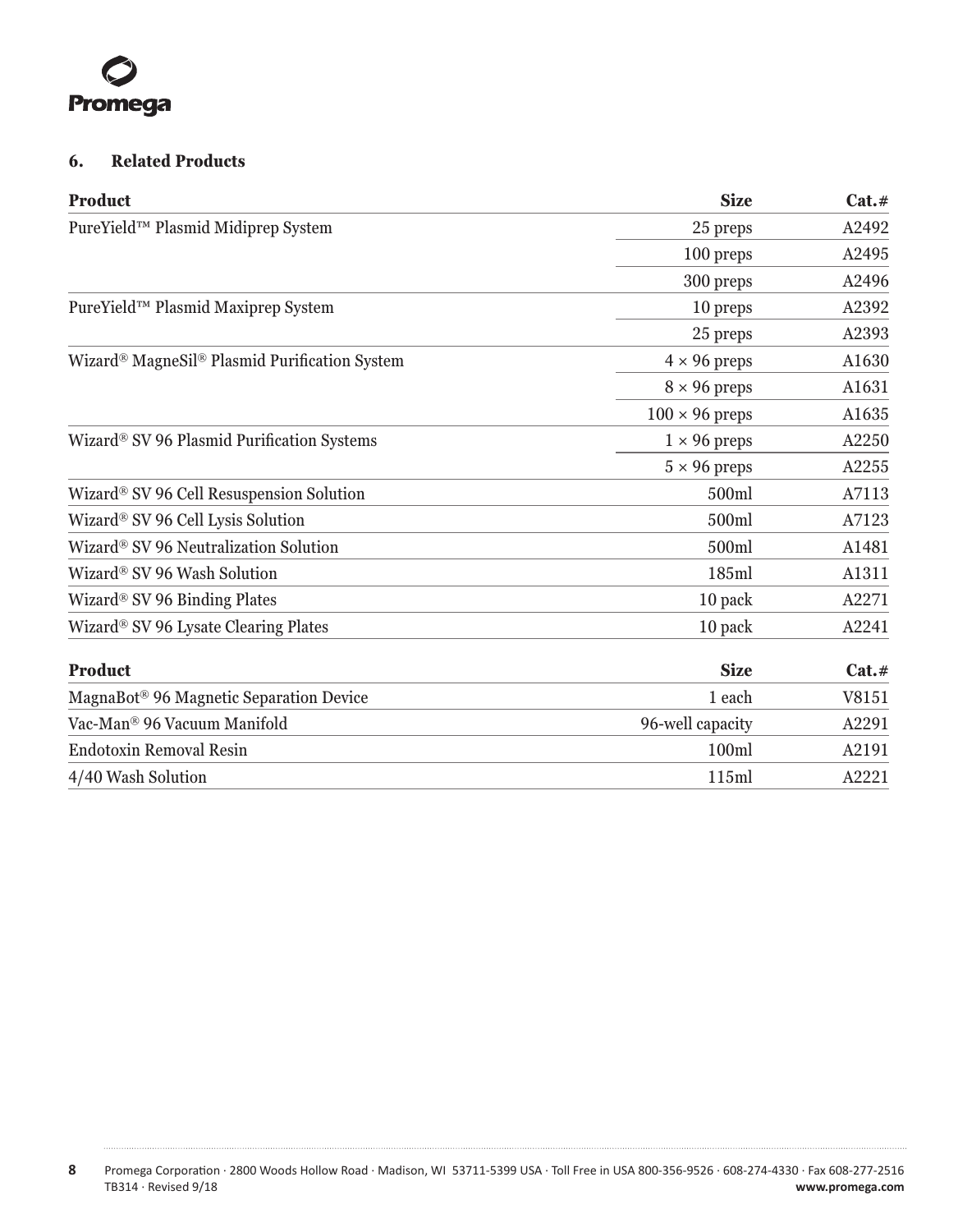

## <span id="page-9-0"></span>**7. Appendix**

#### **7.A. Composition of Buffers and Solutions**

#### **Cell Resuspension Solution (CRA)**

50mM Tris-HCl (pH 7.5) 10mM EDTA 100µg/ml RNase A

#### **Cell Lysis Solution (CLA)**

0.2M NaOH 1.0% SDS

#### **Neutralization Solution (NSA)**

1.32M potassium acetate (pH 4.8)

#### **7.B. Choosing a Bacterial Strain**

Endonuclease I is a 12kDa periplasmic protein that degrades double-stranded DNA. This protein is encoded by the gene *endA*. The *E. coli* genotype *endA*1 refers to a mutation in the *endA* gene that results in the production of an inactive form of the nuclease. *E. coli* strains with this mutation in the *endA* gene are referred to as EndA negative (EndA–) Table 1 contains a list of EndA– and EndA+ *E. coli* strains.

**4/40 Wash Solution**

plate processed.

**80% ethanol wash solution**

7M guanidine hydrochloride

Add isopropanol as instructed on the bottle label. The final concentration of guanidine-HCl is 4.2M.

Prepare 100ml of 80% ethanol wash solution by adding 80ml of 100% ethanol to 20ml of high-quality water (or 84ml of 95% ethanol to 16ml of high-quality water). Store at 20–25°C. Prepare 33ml/reservoir per 96-well

| <b>EndA</b> <sup>-</sup> Strains: |               |                  |                   |  |  |
|-----------------------------------|---------------|------------------|-------------------|--|--|
| <b>BJ5183</b>                     | DH1           | DH <sub>20</sub> | DH <sub>21</sub>  |  |  |
| $DH5\alpha^{TM}$                  | JM103         | JM105            | JM106             |  |  |
| JM107                             | <b>JM108</b>  | JM109            | MM294             |  |  |
| <b>SK1590</b>                     | <b>SKI592</b> | SK2267           | <b>SRB</b>        |  |  |
| XL1-Blue                          | <b>XLO</b>    | Select96™        | TOP <sub>10</sub> |  |  |
|                                   |               |                  |                   |  |  |
| EndA <sup>+</sup> Strains:        |               |                  |                   |  |  |
| BL21(DE3)                         | CJ236         | <b>HB101</b>     | JM83              |  |  |
| JM101                             | JM110         | LE392            | MC1061            |  |  |
| $NM522*$                          | NM55          | 4P2392           | PR700*            |  |  |
| Q358                              | RR1TB1        | TG1              | Y1088*            |  |  |
| <b>BMH 71-18</b>                  | <b>ES1301</b> |                  |                   |  |  |

## **Table 1. EndA– and EndA+** *E. coli* **Strains.**

\*All NM, PR and Y10 series are EndA+.